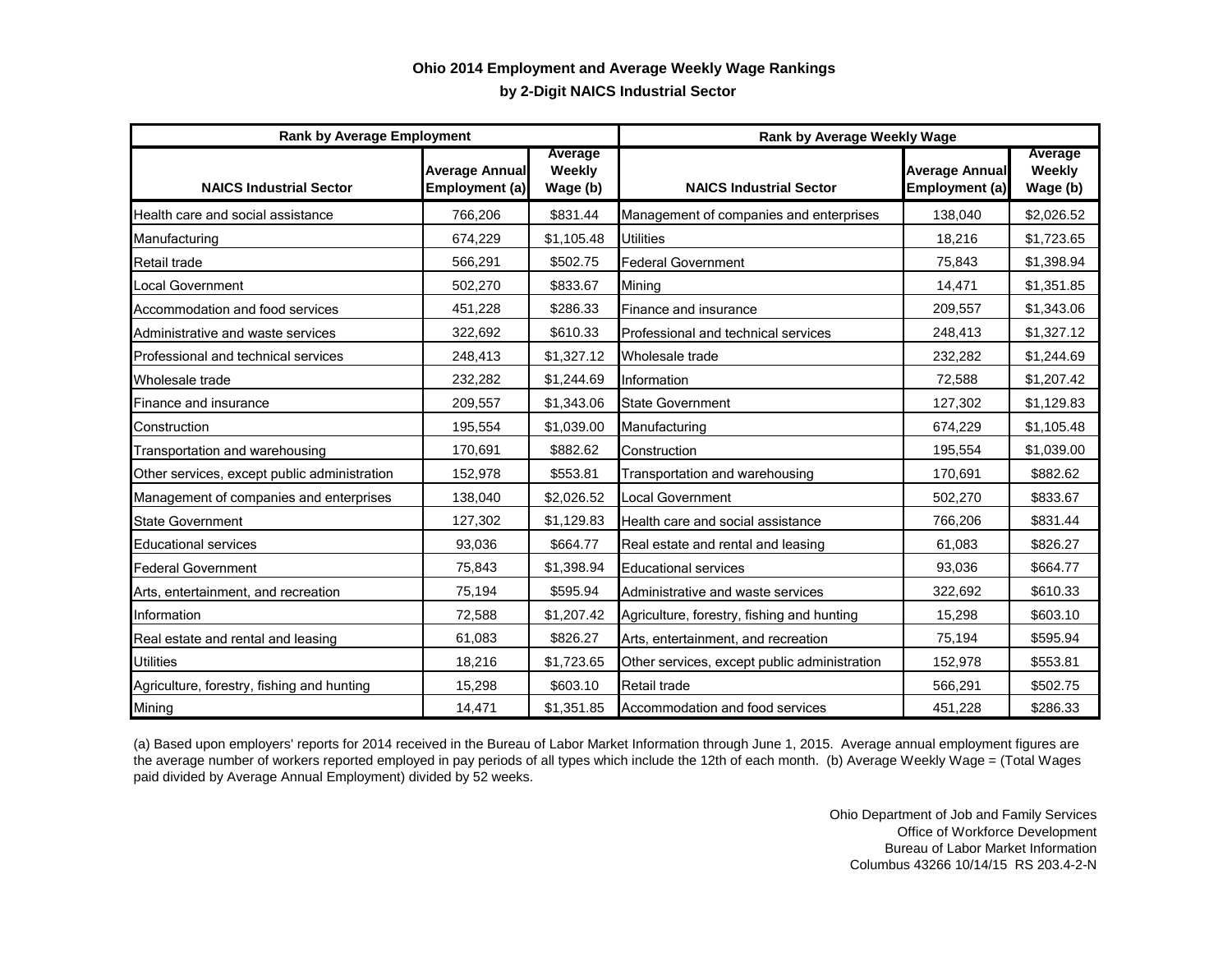## **Ohio's High Employment Industries: Top 45 Industries Ranked by Employment (3-Digit NAICS Codes)**

| <b>NAICS</b><br>Code | <b>Industry Title</b>                        | <b>Average Annual</b><br>Employment (a) | <b>Average Weekly</b><br>Wage (b) |
|----------------------|----------------------------------------------|-----------------------------------------|-----------------------------------|
| 722                  | Food services and drinking places            | 416,128                                 | \$278                             |
| 561                  | Administrative and support services          | 307,317                                 | \$590                             |
| 621                  | Ambulatory health care services              | 257,567                                 | \$1,033                           |
| 541                  | Professional and technical services          | 248,413                                 | \$1.327                           |
| 622                  | Hospitals                                    | 243,214                                 | \$1,012                           |
| 623                  | Nursing and residential care facilities      | 168,321                                 | \$493                             |
| 551                  | Management of companies and enterprises      | 138,040                                 | \$2,027                           |
| 423                  | Merchant wholesalers, durable goods          | 127,442                                 | \$1,191                           |
| 238                  | Specialty trade contractors                  | 124,862                                 | \$966                             |
| 336                  | Transportation equipment manufacturing       | 118,141                                 | \$1,249                           |
| 452                  | General merchandise stores                   | 116,784                                 | \$385                             |
| 445                  | Food and beverage stores                     | 105,390                                 | \$395                             |
| 332                  | Fabricated metal product manufacturing       | 103,032                                 | \$1,032                           |
| 524                  | Insurance carriers and related activities    | 100,144                                 | \$1,348                           |
| 624                  | Social assistance                            | 97,103                                  | \$432                             |
| 611                  | <b>Educational services</b>                  | 93,036                                  | \$665                             |
| 522                  | Credit intermediation and related activities | 90,855                                  | \$1,083                           |
| 333                  | Machinery manufacturing                      | 77,723                                  | \$1,172                           |
| 441                  | Motor vehicle and parts dealers              | 75,230                                  | \$807                             |
| 484                  | Truck transportation                         | 68,235                                  | \$896                             |
| 424                  | Merchant wholesalers, nondurable goods       | 67,401                                  | \$1,155                           |
| 311                  | Food manufacturing                           | 57,077                                  | \$954                             |
| 326                  | Plastics and rubber products manufacturing   | 55,060                                  | \$901                             |
| 812                  | Personal and laundry services                | 54,529                                  | \$438                             |
| 713                  | Amusements, gambling, and recreation         | 54,279                                  | \$353                             |
| 444                  | Building material and garden supply stores   | 49,075                                  | \$559                             |
| 813                  | Membership associations and organizations    | 47,434                                  | \$518                             |
| 811                  | Repair and maintenance                       | 44,658                                  | \$744                             |
| 236                  | Construction of buildings                    | 43,349                                  | \$1,040                           |
| 325                  | Chemical manufacturing                       | 43,280                                  | \$1,479                           |
| 531                  | Real estate                                  | 42,334                                  | \$837                             |
| 493                  | Warehousing and storage                      | 41,161                                  | \$800                             |
| 448                  | Clothing and clothing accessories stores     | 40,467                                  | \$389                             |
| 331                  | Primary metal manufacturing                  | 38,938                                  | \$1,258                           |
| 425                  | Electronic markets and agents and brokers    | 37,439                                  | \$1,590                           |
| 446                  | Health and personal care stores              | 35,940                                  | \$644                             |
| 447                  | Gasoline stations                            | 35,882                                  | \$350                             |
| 721                  | Accommodation                                | 35,100                                  | \$382                             |
| 453                  | Miscellaneous store retailers                | 29,738                                  | \$396                             |
| 335                  | Electrical equipment and appliance mfg.      | 27,997                                  | \$1,132                           |
| 237                  | Heavy and civil engineering construction     | 27,344                                  | \$1,372                           |
| 454                  | Nonstore retailers                           | 27,167                                  | \$761                             |
| 517                  | Telecommunications                           | 25,657                                  | \$1,286                           |
| 327                  | Nonmetallic mineral product manufacturing    | 25,395                                  | \$1,082                           |
| 511                  | Publishing industries (except internet)      | 23,492                                  | \$1,256                           |

(a) Based upon employers' reports for 2014 received in the Bureau of Labor Market Information through June 1, 2015. Average annual employment figures are the average number of workers reported employed in pay periods of all types which include the 12th of each month. (b) Average Weekly Wage = (Total Wages paid divided by Average Annual Employment) divided by 52 weeks.

> Ohio Department of Job and Family Services Office of Workforce Development Bureau of Labor Market Information Columbus 43266 10/14/15 RS 203.4-2-N